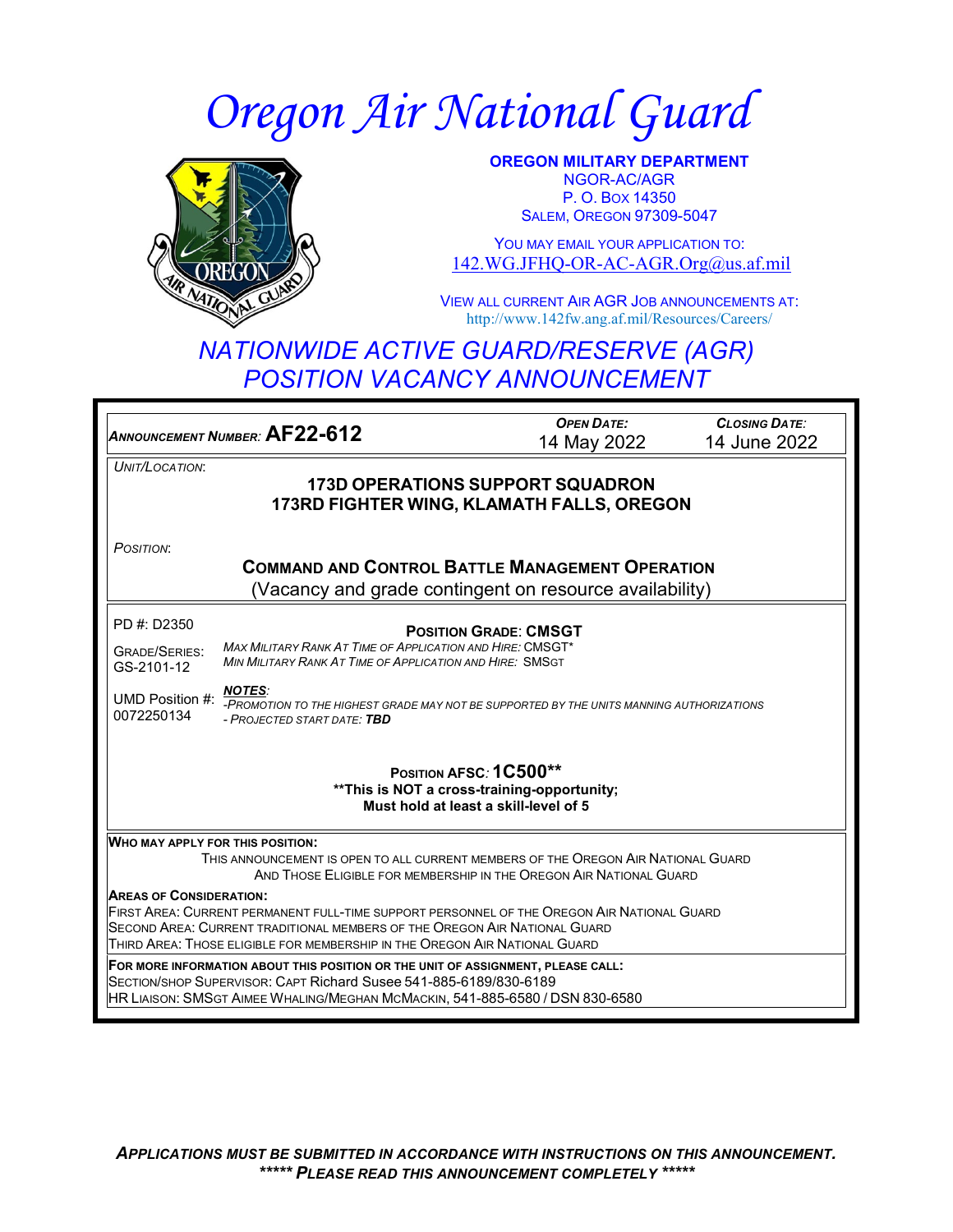#### **DESCRIPTION OF DUTIES**

1. Performs as an instructor for the Air Battle Manager/Weapons Director position. Ensures training encompasses the full spectrum of theory, formal classroom and actual live, distributive and simulation missions on Battle Management Systems functions. Determines training requirements by analyzing unit training objectives, missions, combat readiness reports, Training Review Boards, Standard/Evaluation reports and directives. Prepares local course outlines to include: operation of complex classified electronic and telecommunications equipment, involving audio and video programming equipment, high powered transmitters, receivers, antenna systems, and communications terminal equipment; basic crewmember duties and responsibilities; safety precautions in an electronic environment; psychological factors and mission procedures. Develops lesson plans in accordance with syllabus courseware. Develops, establishes, validates and maintains unit computer systems training programs using operation training and tracking software. Monitors the training status of personnel and ensures that supplemental and/or remedial training is accomplished. Develops unit mission section specific instructional standards, training plans, tests, lesson plans, and other training materials. Identifies resource and funding requirements. Performs cost analysis, task analysis, and student load factor analysis. Evaluates training program effectiveness. Leads or participates in process improvement teams to recommend improvements to instructional methods or processes. Works with training contractors. Participates in workshops and course reviews. Participates in conferences and recommends course changes. Provides feedback on contractor courseware and instructional effectiveness. Schedules upgrade and proficiency training for personnel. Schedules and conducts training for instructors and examiners on instructional methodology, student assessment and training techniques to develop instructor proficiency. Conducts training for worldwide capability to include initial, upgrade and proficiency training to established standards and Air Force Instructions (AFI's). Conducts tests of sophisticated electronic communications systems. Interfaces with maintenance and contractor personnel to ensure compliance with technical manuals, regulations, and work standards. Ensures continuing classroom and crew training device instruction on continuous programmed weapons systems upgrades to communications and mission radar systems. Monitors and evaluates individual training accomplishments. Applies existing or devises new measurement tools. Maintains current records of academic and positional ground training. Counsels students, evaluates student's potential, and makes determinations and readiness for evaluation, and recommends/initiates military classification action as appropriate. Conducts training that maintains the highest level of combat mission-ready proficiency of assigned crewmembers, instructors, and examiners. Ensures training effectively covers all tasks on master task listing and current regulations/directives /instructions and promptly incorporates new training objectives and changes in procedures. Coordinates with scheduling and training offices in the development of training scenarios, which provide effective and efficient upgrade, proficiency, and currency training, maximizing resources. Reviews training records to ensure timely completion and proper documentation. Maintains proficiency as a mission-ready qualified instructor by passing written and academic standardization/evaluation examinations to demonstrate knowledge and abilities required by the position. (30%) 2. Maintains the qualification to perform as an evaluator while managing a crew and assigning duties. Conducts sensor, radar, data link and electronic protection system checks and briefs Mission Commander (MC) and Section Lead (SL) on operational status of ground based sensor systems and detection capabilities. Monitors and directs the accurate detection, tracking, collection, display, reporting, identification, recording and dissemination of surveillance data. Direct and coordinates the identification of all observed activity within designated areas. Coordinates C2 decisions with external airborne and ground based assets. Controls all ground based electronic protection systems. Supervises establishment of all data link systems. Coordinates with intelligence officer for pre-mission briefings and debriefs intelligence section on pertinent mission data. Establishes classified mission kits for ground based duties and maintains control of classified materials. Analyzes the surveillance situation and advises the MC and SL of surveillance information. Notifies the MC and SL when electronic countermeasures (ECM) are experienced and coordinates electronic counter countermeasures (ECCM) actions. Coordinates with external agencies to ensure accurate active and passive tracking and track tell are performed. Monitors and manages sensor data to ensure the optimum sensor quality is maintained. Coordinates command and control coordinate system origin system changes with MC and SL. Ensures surveillance briefing is conducted prior to assuming station. Coordinates, plans and implements inter-operability procedures for air-to-air and air-to-ground data link requirements involving Air Force, joint, NATO and allied forces. Performs ECCM functions. Configures equipment to eliminate or reduce the effects of ECM. Maintains coordination with external agencies. Compiles operational data for mission reports. Identifies and corrects faulty operational techniques. Conducts post-mission analysis of assigned station. Compiles operational data for mission reports and lessons learned and forwards them to the SD. Identifies and either corrects or debriefs faulty operational techniques. Participates in the operations debrief, providing timely, informative and focused feedback. Analyzes operational tasking messages, special instructions and air tasking orders. Extracts pertinent information from operational tasking messages and incorporates the data into a mission execution plan. Coordinates with all tasking agencies throughout the assigned mission. Selects and employs surveillance, combat, reporting and data link management systems. Evaluates operational readiness of communications, sensors and related support equipment. Identifies, directs, and/or coordinates the actions required to provide and maintain identification of friendly/hostile/unknown aircraft and ground tracks of interest with external agencies to include AWACS, JSTARS, Rivet Joint, in addition to the Army, Navy, Air Force, and Marines. (20%) 3. Performs mission crew duties as an ABM or WD. Ensures that appropriate coordination and documentation are accomplished in accordance with prescribed directives and instructions. Ensures the operations section maintain current and accurate tactical situation, weapons, weather, airbase status and other situational information. Fuses Section Lead (SL) guidance, air tasking orders, real time sensor data and off-board intelligence information to integrate US Army, Navy, Marine Corps and Air Force as well as allied forces in air-to-air surface engagements of hostile forces for the systems and attack support assets under control. Coordinates with the SD for attack authority, for attack support assets, as well as environmental/situation changes. Recommends procedures and techniques to improve ECCM effectiveness. Responds and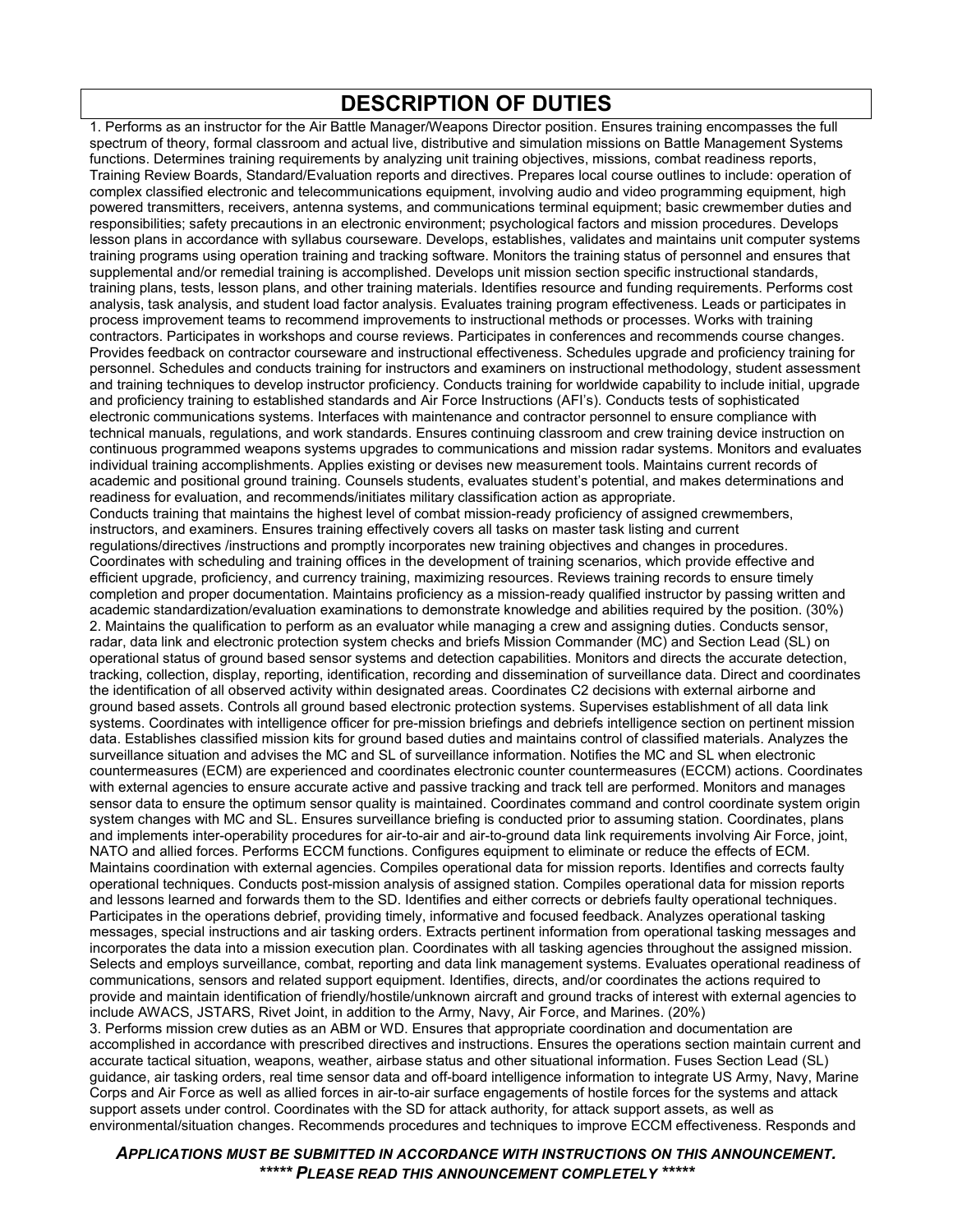takes appropriate action during emergencies. Selects, interprets and analyzes appropriate situation displays to monitor Area of Responsibility/Interest (AOR/AOI) and elements affecting the AOR/AOI. Perform joint/combined/composite operations as required. Coordinates transfer of "on-station" responsibilities to relieving unit. Plans and schedules work in a manner that promotes a smooth flow and even distribution. Coordinates plans and schedules with other organization managers and customers as appropriate. Identifies need for changes in priorities and takes action to implement such changes. Balances workload and provides advice, guidance, and direction on a wide range of technical and administrative issues. Structures assignments to create effective and economical positions. Establishes metrics and analysis systems to ensure actions are timely and reviewed at critical points. Performs as a backup Section Lead (SL), Senior Weapons Director (SWD) as necessary. Develops the proficiency of Air Surveillance Officers. (20%)

4. Maintains qualification to perform mission crew duties as an Air Battle Manager (ABM) or Weapons Director (WD). Interprets radar data and fuses intelligence information to identify and nominate targets for attack. Provides direct support to strike-attack aircraft by relaying accurate, concise target data and threat warning. Analyzes operational tasking messages, special instructions and air tasking orders. Participates in pre-mission coordination briefings to ensure mission execution plan. Extracts pertinent information from these documents and incorporates the data into a mission execution plan. Performs electronic attack and protection measures. Maintains current and accurate tactical situation, weapons, weather, airbase status and other situational information. Notifies SL of any suspected emergency identification friend or foe (IFF)/SIF) returns or triangular distress patterns. Coordinates with air and ground intelligence to stay abreast of friendly and enemy orders of battle and capability of hostile forces. Recommends procedures and techniques to improve ECCM effectiveness. Responds appropriately to emergencies. Monitors and directs aircraft control activity to ensure safety of flight for all participants. Ensures weapons briefing is conducted. Fuses air taking order guidance, real time sensor data, intelligence data to integrate all forces in air-to-surface engagements of hostile forces for the systems and attack support assets under control. Participates in mission debriefs. (10%)

5. Standardization/Evaluation: Performs as an Air Battle Manager or Weapons Director Evaluator; ensures established standards of proficiency are maintained through evaluation and observation; administers scheduled and unscheduled evaluations during operational and training missions; analyzes evaluation data for adverse trends in performance; conducts crew evaluation critiques; recommends necessary changes or improvements; and develops testing material for evaluations. Serves as a member of the standardization board; evaluates and examines unit mission system specialists to determine degree of proficiency and adherence to crew procedures and crew coordination requirements. Evaluates and examines instructors. Verifies and certifies the qualifications of individuals selected for upgrade. Reviews training records of new members and those re-qualifying to determine that each has successfully completed prerequisite examinations and has been recommended for evaluation by the squadron operations and training chief. Conducts debriefing and prepares reports. (10%)

6. Performs required mission planning and staff work in scheduling, training, current operations, standards and evaluation, intelligence, weapons and tactics, combat readiness, exercises, Staff Officer or other command executive positions. Advises and provides counsel to crew members regarding policies, local operating procedures, and directives of management. Leads and directs Air Weapons Officers and Weapons Directors to perform weapons control and battle management functional duties. Provides recommendations on training requirements, performance standards, ratings, and conduct feedback and debriefs as required. (10%)

Performs other duties as assigned.

### **ELIGIBILITY REQUIREMENTS FOR ENTRY INTO THE AGR PROGRAM**

- Member must meet all eligibility criteria in ANGI 36-101, The Active Guard/Reserve Program.
- $\triangleright$  Must be a member or eligible to become a member of the Oregon Air National Guard.
- Member will be required to hold a compatible military assignment in the unit they are hired to support.<br>Member's military grade will not exceed the maximum military duty grade authorized on the Unit Mann
- Member's military grade will not exceed the maximum military duty grade authorized on the Unit Manning Document (UMD) for the position.
- $\triangleright$  Member must meet the physical qualifications outlined in AFI 48-123, Medical Examination and Standards, Attachment 2 before being placed on an AGR tour.
- $\triangleright$  Member must have retainability to complete the tour of military duty.
- Member must not be eligible for, or receiving a federal retirement annuity.
- Member must comply with standards outlined in AFI 36-2905, Fitness Program to be eligible for entry into the AGR program.
- $\triangleright$  Member must hold required AFSC or be eligible for retraining (if applicable) and meet all eligibility criteria in AFECD/AFOCD

#### **ADDITIONAL INFORMATION**

- $\triangleright$  AGR members will participate with their unit of assignment during Regular Scheduled Drill (RSD).
- AGR tour lengths in the State of Oregon are governed by Director of Staff Air
- $\triangleright$  Initial AGR tours in Oregon will not exceed 3 years; follow-on tours will be from 1 to 6 years, per ANGI 36-101 and ORANG force management policy
- $\triangleright$  Selectee will be required to participate in the Direct Deposit Electronics Funds Transfer program.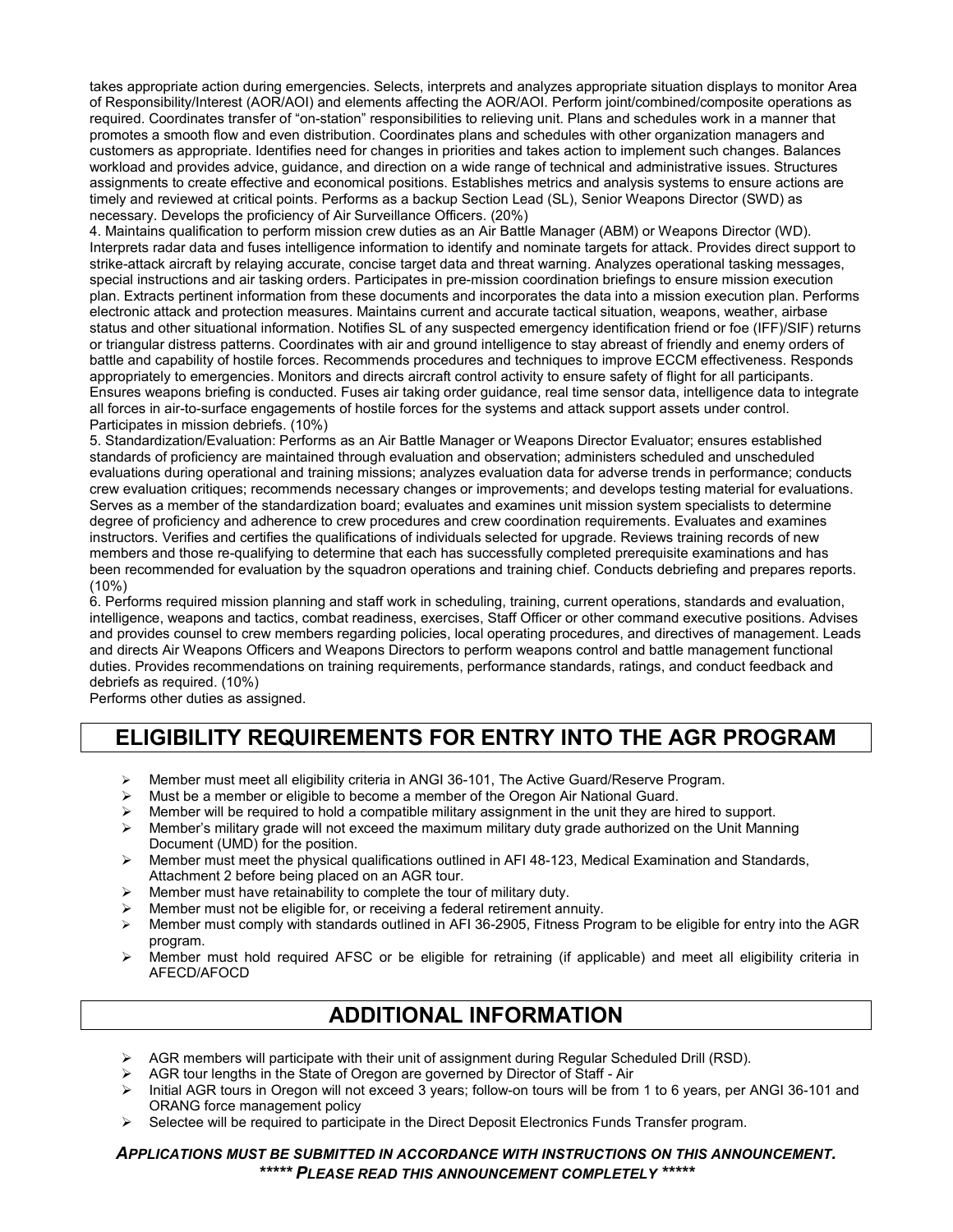$\triangleright$  A law enforcement background check may be required prior to appointment to this position; by submitting a resume or application for this position, you authorize this agency to accomplish this background check.

#### **APPLICATION INSTRUCTIONS**

#### *APPLICATIONS MUST BE SUBMITTED FOLLOWING THE INSTRUCTIONS ON THIS ANNOUNCEMENT. \* \* \* \* \* \* \* \* \* \* \* \* \* INCOMPLETE APPLICATIONS WILL NOT BE PROCESSED \* \* \* \* \* \* \* \* \* \* \* \* \** **WRITTEN EXPLANATION IS REQUIRED FOR ANY MISSING DOCUMENTS**

|                                                                                | Current AGR members and those who wish to become an AGR must submit the following:                                                                                                                           |  |  |
|--------------------------------------------------------------------------------|--------------------------------------------------------------------------------------------------------------------------------------------------------------------------------------------------------------|--|--|
| □                                                                              | NGB Form 34-1, Application for Active Guard/Reserve (AGR) Position, Form Version Dated 11 November 2013                                                                                                      |  |  |
|                                                                                | Announcement number and position title must be annotated on the form<br>$\circ$                                                                                                                              |  |  |
|                                                                                | Download the current form version from;<br>$\circ$                                                                                                                                                           |  |  |
|                                                                                | https://www.ngbpmc.ng.mil/Portals/27/forms/ngb%20forms/ngb34-1.pdf?ver=2018-09-28-105133-833                                                                                                                 |  |  |
| ❏                                                                              | Current Report of Individual Personnel (RIP). Documents must show your ASVAB scores.<br>RIP can be obtained from the virtual MPF (vMPF)                                                                      |  |  |
|                                                                                | $\circ$<br>Select 'Record Review', and then 'Print/View All Pages'                                                                                                                                           |  |  |
| o                                                                              | Copy of current passing Fitness Tracker report from the myFSS application: https://myfss.us.af.mil/USAFCommunity/s/                                                                                          |  |  |
| <b>ORANG - Air Technicians interested in converting to AGR status:</b>         |                                                                                                                                                                                                              |  |  |
| ➤                                                                              | Selection for the advertised position does not constitute acceptance into the AGR program.                                                                                                                   |  |  |
| ➤                                                                              | Indicate in your email your intent to convert to an AGR, if selected.                                                                                                                                        |  |  |
| ➤                                                                              | Once notification of a selection is made, the individual is required to submit a request to change status through their                                                                                      |  |  |
|                                                                                | current chain of command and forward to the Joint Forces Headquarters Office, AGR Section.                                                                                                                   |  |  |
| ⋗                                                                              | The AGR Manager will evaluate the request against The Adjutant Generals state policy CPM-131, "Limitation on                                                                                                 |  |  |
|                                                                                | Change of Status between the Technician and AGR Career Programs", to ensure compliance.                                                                                                                      |  |  |
|                                                                                | http://www.142fw.ang.af.mil/Resources/Fact-Sheets/Display/Article/438152/air-national-guard-job-opportunities/                                                                                               |  |  |
|                                                                                | The Adjutant General is the final approving authority.                                                                                                                                                       |  |  |
| <b>ORANG - Air Technicians wishing to remain in Air Technician status:</b>     |                                                                                                                                                                                                              |  |  |
|                                                                                | If you are a Technician applying to this PVA and choose to remain a Technician, you will need to submit the same above<br>application documents AND a Résumé to the AGR mailbox.                             |  |  |
|                                                                                | <b>READ THIS SECTION COMPLETELY!!</b>                                                                                                                                                                        |  |  |
| <b>IMPORTANT NOTES REGARDING COMPLETION AND SUBMISSION OF YOUR APPLICATION</b> |                                                                                                                                                                                                              |  |  |
| ➤                                                                              | AGR Service in the Oregon Air National Guard is governed by applicable AFI, ANGI, Selective Retention Review                                                                                                 |  |  |
|                                                                                | Boards (SRRB) and Command Policy Memorandums (CPM)                                                                                                                                                           |  |  |
| ➤                                                                              | Applicant must type or print in legible dark ink, SIGN AND DATE the application, or DIGITALLY SIGN                                                                                                           |  |  |
| ➤                                                                              | ALL APPLICANTS Must FULLY complete SECTION IV - PERSONAL BACKGROUND QUESTIONNAIRE of the                                                                                                                     |  |  |
|                                                                                | NGB FORM 34-1                                                                                                                                                                                                |  |  |
| ⋗                                                                              | Use SECTION V - CONTINUATION/REMARKS to fully explain any "YES" answers, (except 9, 10 & 17)                                                                                                                 |  |  |
| ⋗                                                                              | <b>FAILURE</b> to provide this documentation will result in the application not being processed                                                                                                              |  |  |
| ⋗                                                                              | E-Mail is the preferred method of application receipt                                                                                                                                                        |  |  |
| ➤                                                                              | All documents must be consolidated into a single PDF, in the order listed above, with the announcement<br>number and last name as the file name (example: AF22-XXX - Doe). Do NOT use the portfolio feature. |  |  |
|                                                                                | Documents that cannot be combined due to digital signatures should be attached separately following the                                                                                                      |  |  |
|                                                                                | same naming convention ("AF22-XXX - Doe - 1")                                                                                                                                                                |  |  |
| ➤                                                                              | Limit file size to less than 5MB                                                                                                                                                                             |  |  |
| ➤                                                                              | Applications mailed in government envelopes will not be accepted                                                                                                                                             |  |  |
| ➤                                                                              | When mailing your application it is recommended that you obtain a delivery confirmation receipt                                                                                                              |  |  |
| ⋗                                                                              | Applications will be accepted until the announcement closing date                                                                                                                                            |  |  |
|                                                                                | Email applications to 142.WG.JFHQ-OR-AC-AGR.Org@us.af.mil (preferred method). Place the Announcement Number                                                                                                  |  |  |
|                                                                                | and Last Name ONLY in the E-Mail Subject Line. (example: AF22-XXX Doe) Encrypted email may be sent to this address.                                                                                          |  |  |
|                                                                                | Applications can also be mailed to:                                                                                                                                                                          |  |  |
|                                                                                | The Oregon Military Department                                                                                                                                                                               |  |  |
|                                                                                | NGOR-AC / AGR - Air                                                                                                                                                                                          |  |  |
| P.O. Box 14350; Salem, Oregon 97309-5047                                       |                                                                                                                                                                                                              |  |  |
|                                                                                | All applications (E-Mail or US Mail) must be received or post marked by the announcement closing date.                                                                                                       |  |  |
|                                                                                |                                                                                                                                                                                                              |  |  |

*THE OREGON AIR NATIONAL GUARD IS AN EQUAL OPPORTUNITY EMPLOYER*